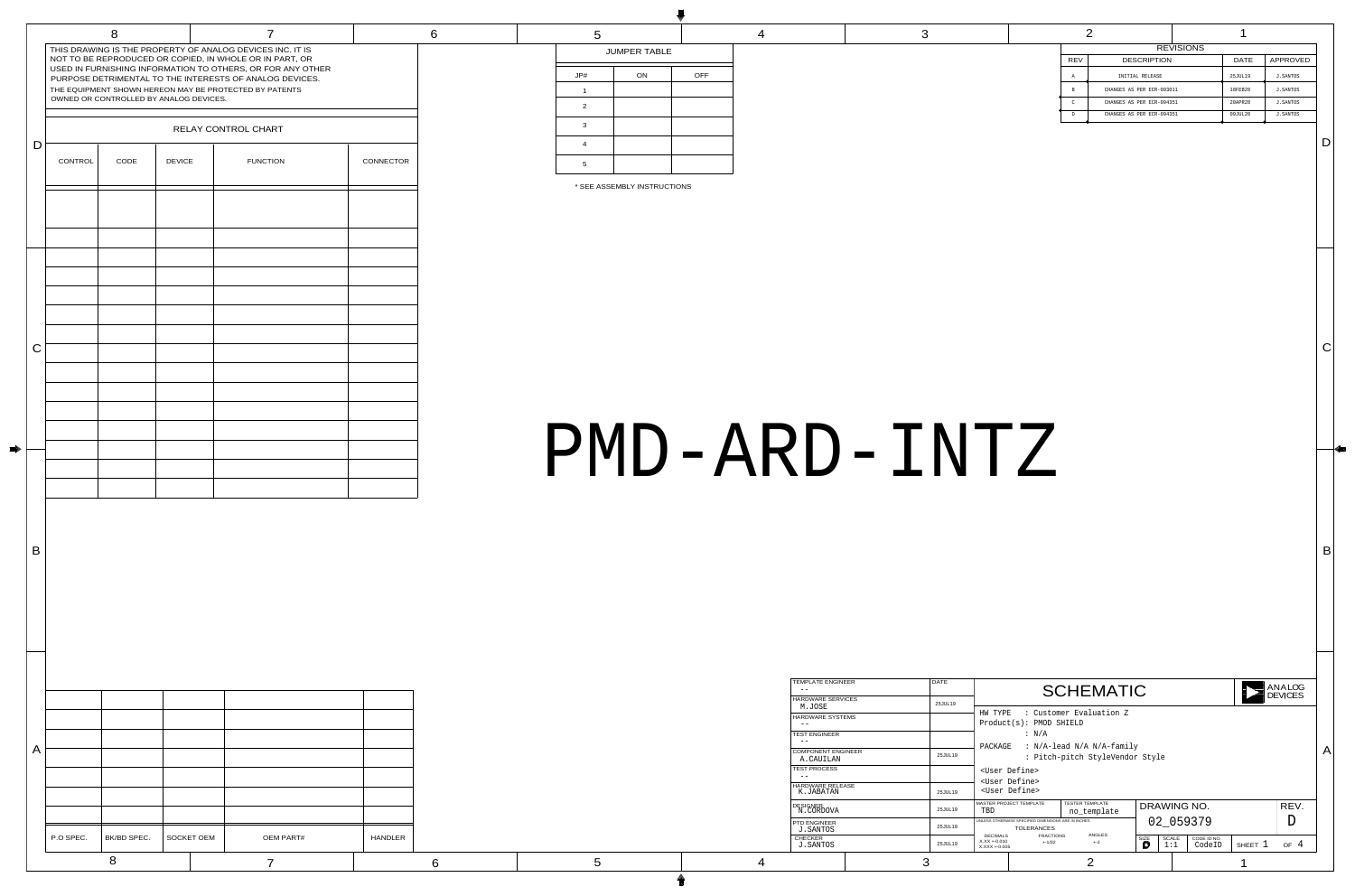







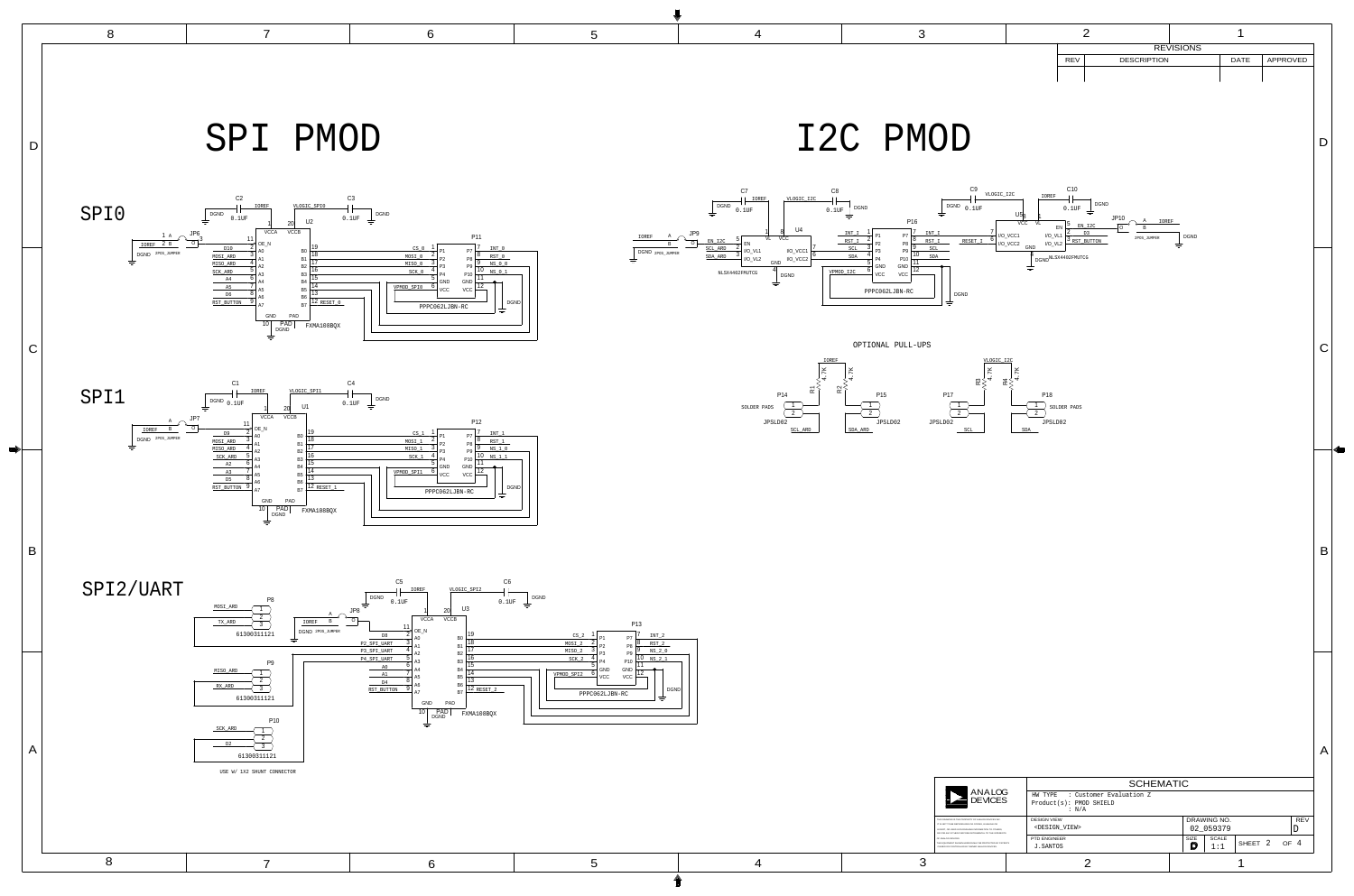DNI DNI  $1 \text{ BLK}$   $1 \text{ BLK}$   $1 \text{ BLK}$ 

DNI

BLK<br>20.U DGND DGND DGND

61300311121 P<sub>22</sub> 3 2 1



|                                                                                                                                                                                                                            | <b>SCHEMATIC</b>                                                         |                                                                    |
|----------------------------------------------------------------------------------------------------------------------------------------------------------------------------------------------------------------------------|--------------------------------------------------------------------------|--------------------------------------------------------------------|
| ANALOG<br><b>DEVICES</b>                                                                                                                                                                                                   | : Customer Evaluation Z<br>HW TYPE<br>$Product(s): PMOD$ SHIELD<br>: N/A |                                                                    |
| THIS DRAWING IS THE PROPERTY OF ANALOG DEVICES INC.<br>IT IS NOT TO BE REPRODUCED OR COPIED. IN WHOLE OR<br>IN PART, OR USED IN FURNISHING INFORMATION TO OTHERS.<br>OR FOR ANY OTHER PURPOSE DETRIMENTAL TO THE INTERESTS | <b>DESIGN VIEW</b><br><design_view></design_view>                        | <b>REV</b><br>DRAWING NO.<br>02_059379                             |
| OF ANALOG DEVICES.<br>THE EQUIPMENT SHOWN HEREON MAY BE PROTECTED BY PATENTS<br>OWNED OR CONTROLLED BY OWNED ANALOG DEVICES.                                                                                               | <b>PTD ENGINEER</b><br>J.SANTOS                                          | <b>SIZE</b><br><b>SCALE</b><br>SHEET <sub>3</sub><br>OF $4$<br>1:1 |
|                                                                                                                                                                                                                            |                                                                          |                                                                    |

A

|                 | P <sub>21</sub> |
|-----------------|-----------------|
| IOREF ARD       |                 |
| 3V <sub>3</sub> |                 |
| 57              |                 |
|                 |                 |
| 61300311121     |                 |

D

4

 $\begin{array}{|c|c|c|c|c|}\n\hline\n5 & 4 & 3 \\
\hline\n\end{array}$ 

B

|            |  | <b>REVISIONS</b>   |  |          |
|------------|--|--------------------|--|----------|
| <b>REV</b> |  | <b>DESCRIPTION</b> |  | APPROVED |
|            |  |                    |  |          |
|            |  |                    |  |          |
|            |  |                    |  |          |